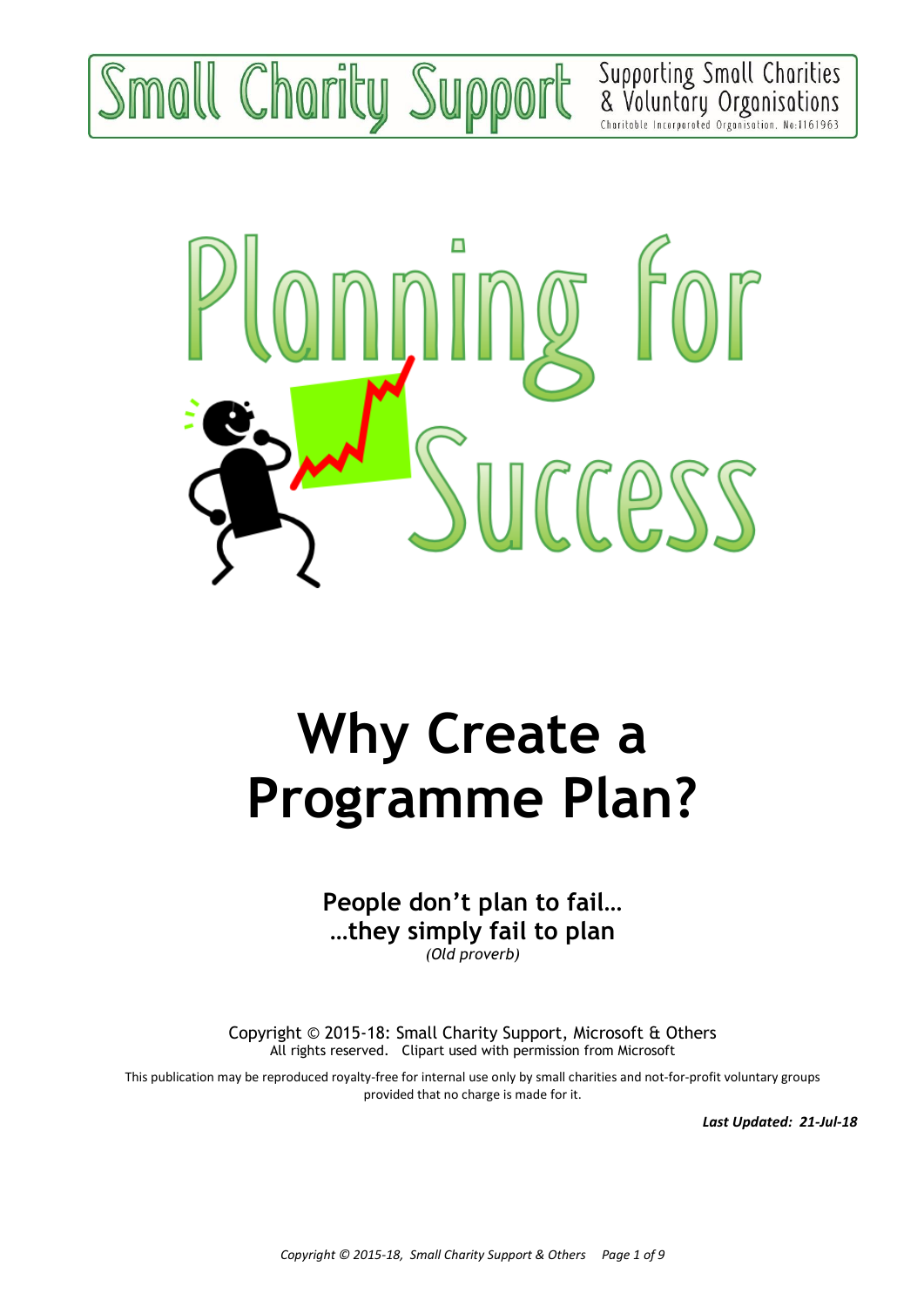## **Creating a Programme Plan**

## **1. Bureaucratic Masochism ? Irrelevant Red Tape ?**

It often seems to be so. All that time and effort for it to sit forlorn and forgotten on a shelf, except for the odd occasions when it gets looked out and dusted off in case a grant giving body, or visiting inspector, asks to see it.

And even then it's pretty much a waste of time looking at it – except for getting that allimportant "tick in the box" – because times and contexts have long since moved on leaving the programme plan out-of-date and largely irrelevant.

So why does it always seem so important to invest all that time and effort to get ourselves tied up in so much "red tape"?



## **2. Does it make the boat go faster ? <sup>1</sup>**



 $\overline{a}$ 

If all you want to do is gently row out to the middle of the lake and do a bit of idle fishing, why spend hours in the gym fitness training on the rowing machine?

But if you want to be part of a successful rowing team, although fitness is important, by itself it is NOT sufficient. The team needs coordination; a shared sense of purpose and achievement; an ability to identify and share individual strengths; the empathy to work

cooperatively with other team members, particularly those who might be "going through a difficult patch"; and, above all, a clear and shared understanding of just how good you have to become in order to succeed.

Some of that can be achieved just by meeting and rowing together regularly on an informal basis. But if one really wants to succeed – not just make the boat go a bit faster, but make it go faster than any other – a training plan (ie: a programme plan) is essential. But it will achieve nothing if, having gone to all the trouble of creating it, the team just goes back to meeting and rowing together on an informal basis.



## **3. Programme Plan for a Shared Sense of Purpose & Achievement**

The first, and most important, element of a Programme Plan (PP) is it sets out clearly, in a way that all stakeholders<sup>2</sup> can understand and relate to what the charity is all about. What it is trying to do, how it is going about it, what successes it has had. And – yes – where it could have done better and what it can to to achieve that. How often has one been in meeting where comments are made like: "Oh!, I didn't realise that we did that"; or "I thought we were supposed to be….."; or "If only XXX had known that".

A common "criticism" that is heard in many charities, particularly of trustees, it that "they are only in it for their own personal interests" – the aspiring politician who feels that being able to quote charity involvement in their CV will improve their prospects; the local businessman who sees some commercial opportunities; the potential beneficiary who thinks that they will be able to get more favourable treatment as an "insider".

The primary benefit of a PP is the way it eliminates those misunderstandings which not only stop the team from achieving their full potential but, all-too-often actually "slow the boat down" by making the team unnecessarily inefficient.

A team which has a clear and shared sense of purpose is much more likely to "pull together" (an expression of rowing origin, perhaps) and make the boat go faster

<sup>1</sup> A reference to the book *"Will it Make the Boat Go Faster?: Olympic-winning Strategies for Everyday Success"* by Harriet Beveridge & Ben Hunt-Davies.

A "stakeholder" is anyone who has a legitimate interest in the organisation. This is very wide-ranging and its scope is often misunderstood or overlooked. It includes not only the "obvious candidates" – trustees, staff, beneficiaries, donors – but many others besides.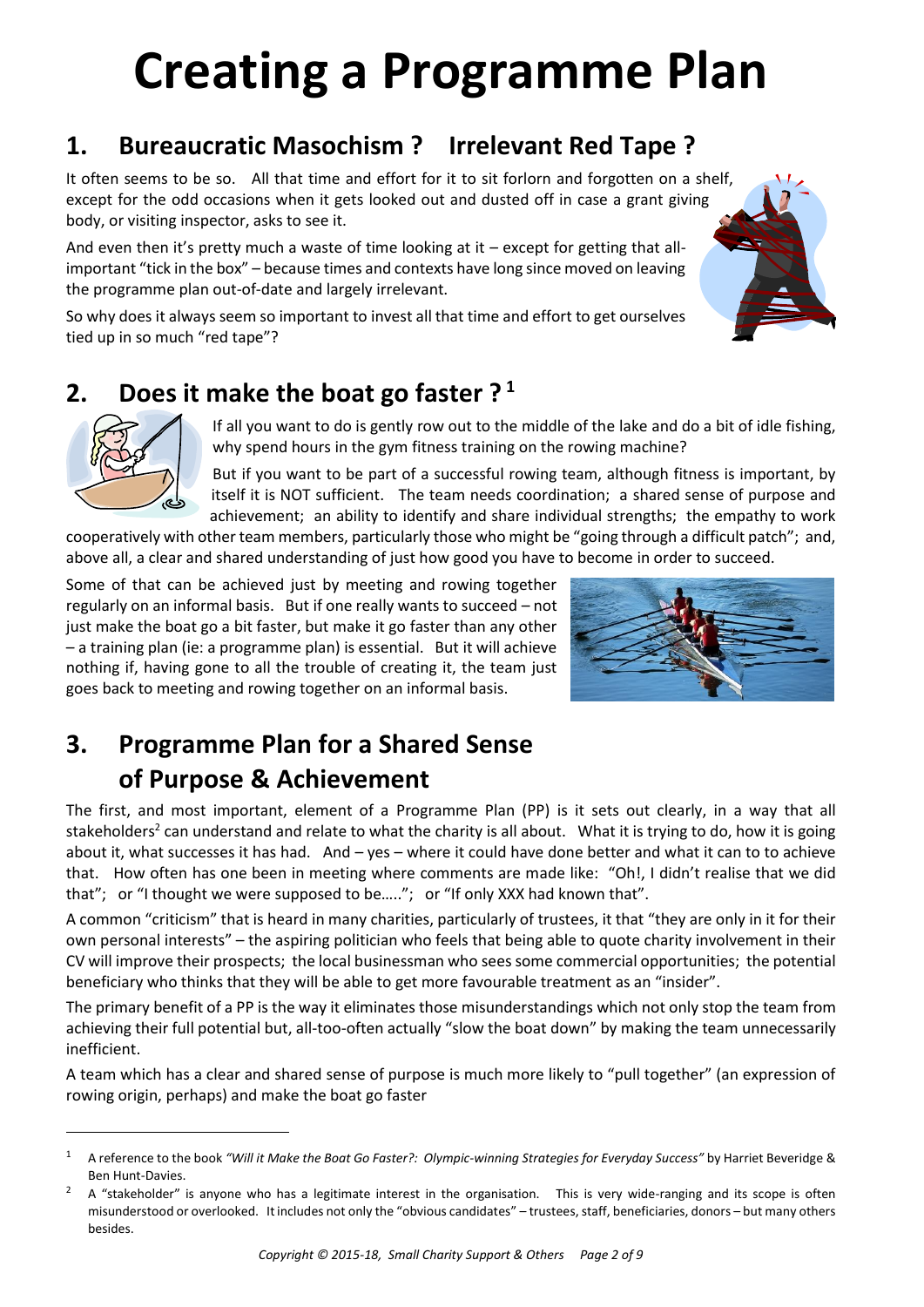## **4. Programme Plan for Cooperation & Coordination**

It is pretty obvious that cooperation and coordination are difficult, if not impossible, in a team that doesn't have a shared sense of purpose and achievement. Keeping with the rowing analogy: if some team members thought that the right thing to do was to stroke longer and harder, and others though it should be shorter and faster they would soon end up with a clash of oars and the boat coming to a halt.



Of course, every boat has its team leaders (the cox & stroke) who sets the course and pace/style of rowing for the others to follow. But it works much better if the other members of the team, though their shared sense of purpose and achievement, understand when and why particular rowing techniques will be employed. So an important part of any PP is where it sets out what is expected of the various team

members – according to their skills and abilities, obviously – in order to ensure the most effective cooperation & coordination between team members.

This is particularly important where different team members bring a diverse range of important skills and experiences to the team. Unlike the simple analogy of a rowing boar, where the whole team are – literally – "in the same boat", in many charities and social enterprises, trustees and staff members usually have to work much more independently. In such circumstance, the opportunities to "keep and eye on, and follow the lead of" the team leader and much reduced or non-existent. It is therefore essential to have a proper PP, which sets out when and why trustees/staff/stakeholders should be carrying out what tasks. For when cooperation & coordination breaks down and the inevitable "clash of oars" occurs, one of the first casualties is that allimportant sense of common purpose & achievement.

## **5. Programme Plan to Avoid Mission Drift**

Another common consequence of an organisation NOT having a shared sense of purpose and achievement is "Mission Drift" – *ie:* the situation in which the charity has taken on additional activities other than those originally envisaged, often to the detriment of what was originally envisaged.



Of course, every organisation which is alive and responsive in a changing environment will find that it has to adapt, expand and sometime even abandon its original concepts of purpose and achievement. But a properly considered response to a changing environment is quite different to "Mission Drift".

Mission Drift is characterised not by adapting the organisation's sense of purpose and achievement but by losing sight of it. And as the sense of purpose and achievement goes out of sight so, too, does the organisation's capacity for cooperation & coordination. The result ? The organisation's performance starts to fall off. Often quite imperceptibly at first. But as the drift grows larger and frustrations start building as team members find themselves increasingly confused about what they are now supposed to be doing and what they are achieving, a vicious circle of ever-rapid deterioration sets in. If not spotted and dealt with, in extreme cases it can even lead to the collapse of the organisation.

#### **So how does a good Programme Plan help to address the issues of Mission Drift ?**

Well the first – and most important thing that the PP can do is to help the early identification that Mission Drift is occurring, so that it can be picked up and dealt with before it becomes too big a problem. But the PP can't do that if it just sits forlorn and forgotten on a shelf somewhere. So looking at the Programme Plan, and comparing how what the organisation has actually done, is doing and has achieved with what it originally said it was intending to do and achieve (*ie:* is the organisation still true to its original shared sense of purpose and achievement) should be an important item on the agenda of EVERY trustees meeting. It doesn't have to be a big item – a major inquisition each time – provided that it doesn't degenerate into a meaningless ritual. The most obvious way of achieving this is for the performance review to be an integral part of (what should be) the regular financial review at each trustees meeting. So it's not just a case of "are we on target" financially, but are we also on target to achieve that which we set out to achieve.

The second thing that the PP does is to provide the framework for evaluating WHY the Mission Drift had occurred in the first place and, particularly, whether its occurrence indicates an important change in the context/environment in which the organisation works and to which the organisation should respond positively if it is to continue to grow and achieve its shared sense of purpose.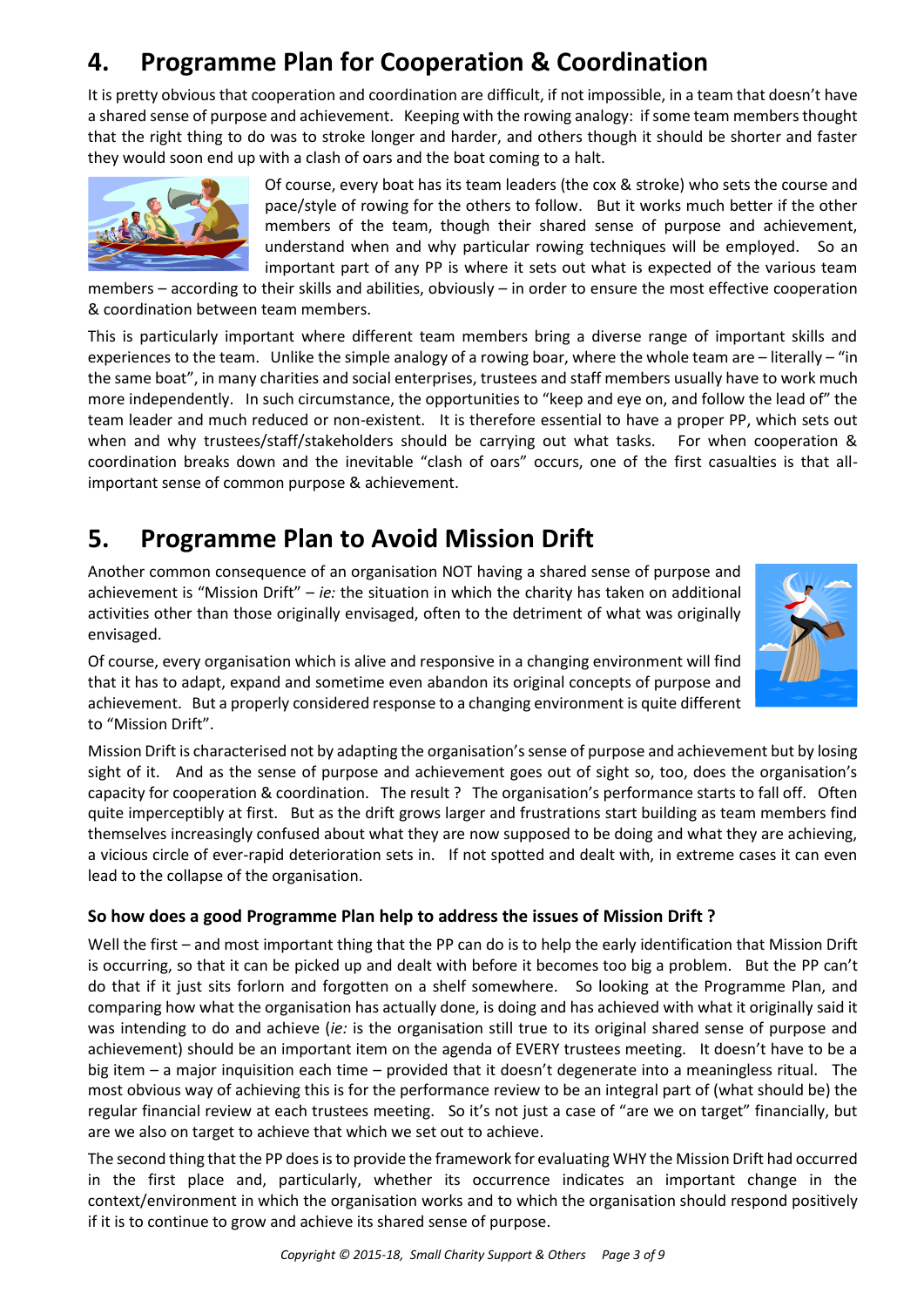#### **Why does Mission Drift occur ?**

There are several reasons – and they each have different resolutions.

The first, and most common, is that "it just happened".

Something came along; somebody thought it sounded like a good idea and so started doing it; nobody noticed that it was not part of the PP and so didn't ask why it was being done; as a result everybody thought somebody else had agreed to taking it on. Sounds like that well-know story about Somebody, Anybody, Nobody and Everybody ? $3$ 

Absolutely right !!!

The solution ? It gets picked up as part of the trustees regular performance review, is identified as Mission Drift (*ie:* is not part of the shared sense of purpose and achievement or the organisation) and gets stopped.

A variation on the above is that what appears to be a real opportunity comes along which is not covered by the current PP but the organisation nevertheless grabs it.

Okay ! The trustees and other stakeholders are aware of that, so why is that a problem ?

Answer : The Law of Unintended Consequences.

An organisation which allows itself to be just swept along "opportunistically" will often find – to its detriment – that things don't quite turn out as first seen through the rose-coloured spectacles. Or, as the saying goes "If it seems too good to be true, it probably is".

#### **So how can the Programme Plan help?**

One of the most serious – but nevertheless VERY common – misperceptions about PPs is that, once created, they are "cast in concrete" for their set duration and cannot be changed. *ie:* they must be either adhered to or abandoned. Given the constantly changing environment in which all organisations now have to work, that is probably the most common reason why so many PPs end up languishing un-read, forlorn and forgotten on a shelf somewhere. But the organisation which sees its PP as vibrant and dynamic as it is, will immediately get its well-thumbed PP off the shelf to see where an how the new opportunity is able to fit into its shared sense of purpose and achievement. And, if appropriate, it will update its PP accordingly.

There is, of course, a hidden danger here. An organisation which is too cavalier in re-writing its PP to accommodate any trivial opportunity that comes along – *ie:* doesn't apply the proper standards of evaluation, justification, risk assessment and robustness – will soon find its PP being regarded as something of an inconsequential joke. And once its credibility is lost it might as well be consigned not just to a remote shelf but to the rubbish bin.

The other important cause of Mission Drift is change which is imposed on the organisation by virtue of changes in relevant legislation, or the demands of donors/funding agencies, or simply a loss of funding in difficult financial times.

The resolution here is much the same as in the previous situation. A good PP, which enables the organisation to review the new environment in comparison with that which pertained when the PP was first created will be an invaluable asset in helping the organisation to understand and appreciate fully what the implications and impacts of the new environment will be. And that, in turn will empower the charity to evaluate robustly its options for developing its shared sense of purpose and achievement to take maximum advantage of the new environment. Again, recognising that a good PP is dynamic tool, and NOT a mill-stone round the neck, is key to success.

<sup>3</sup> **Everybody, Somebody, Anybody, And Nobody**

j

This is a little story about four people named Everybody, Somebody, Anybody, and Nobody. There was an important job to be done and Everybody was sure that Somebody would do it. Anybody could have done it, but Nobody did it. Somebody got angry about that because it was Everybody's job.

Everybody thought that Anybody could do it, but Nobody realized that Everybody wouldn't do it. It ended up that Everybody blamed Somebody when Nobody did what Anybody could have done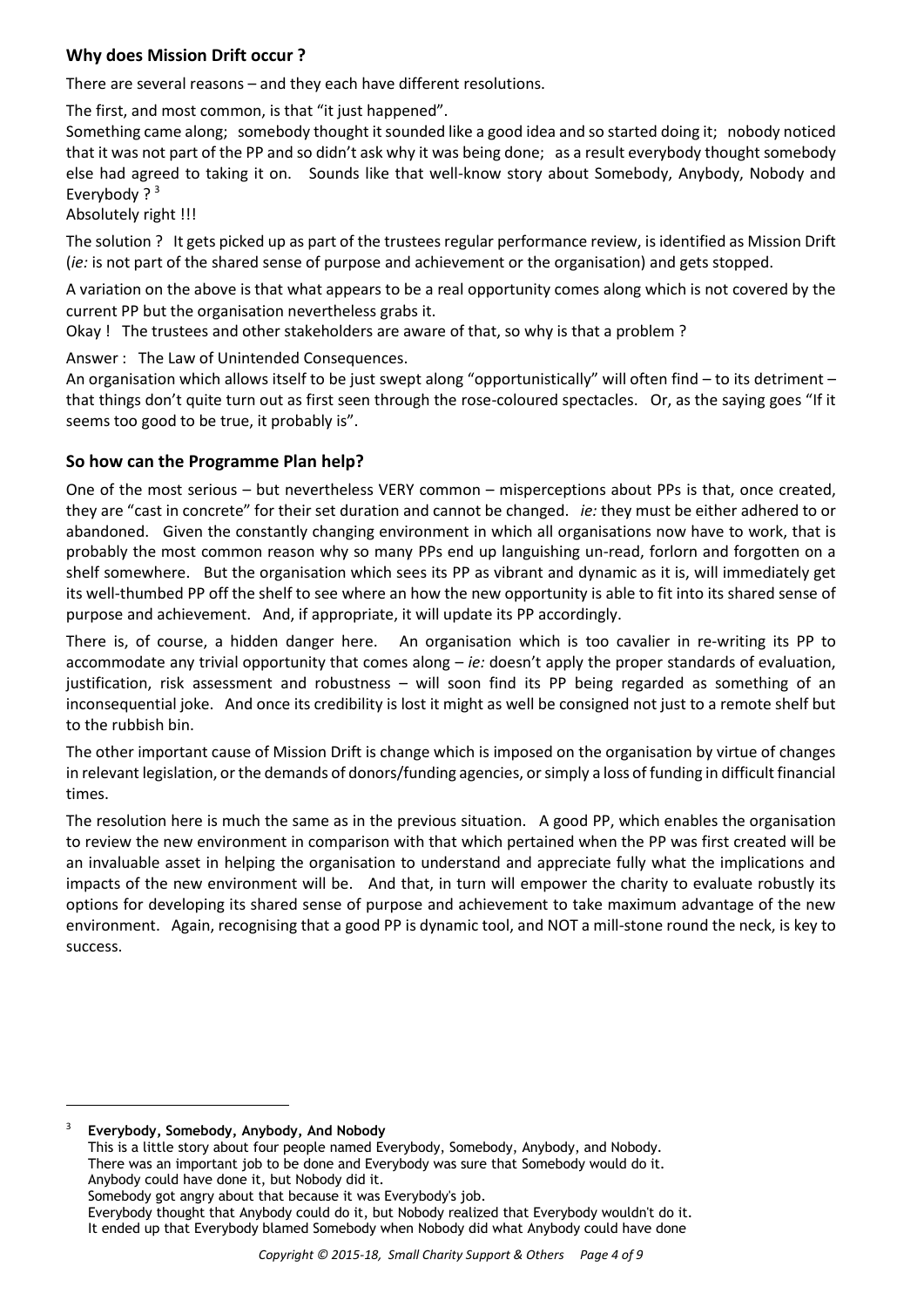## **6. Programme Plan to Demonstrate Success**

It would be quite wrong to see a PP as no more than a marker for failure.

The real value of a PP is the confidence and encouragement that it regularly provides to everyone – trustees, staff, beneficiaries, donors, stakeholders – as performance monitoring actual achievements against planned achievements regularly demonstrates the charity's successful implementation of its plans and the achievement of its goals. And nearly as important is the evidence that it provides that, where the charity has encountered life's inevitable "hiccups" – large and small – it has the competence, resilience and insight to overcome them and, in many cases, to emerge even more successful than it was before.



## **7. What Period Should a Programme Plan Cover ?**

It has pretty much become "common folk-law" that a Programme Plan should be for either 3 or more usually, 5 years.

But, if you think about it, that's actually pretty stupid. The duration of a PP should relate to the time that it takes to achieve a meaningful outcome. And it is particularly stupid to feel that, once created, a PP has to be adhered to "come hell or high water".

A commercial giant, investing millions, perhaps billions, of pounds in a new factory or production plant may need a PP covering 10-25, or even more, years if it is to achieve its desired return on its investment But, for a small charity working in a rapidly (and often capriciously) changing socio-political environment, "crystal ball gazing" can be more like "swirling fog gazing" - difficult to predict with any reliability even as little as 1-2 years ahead, much less 4-5 years.

For small charities and social enterprises which don't have long-term capital investment projects which necessitate long-term Programme Planning the effort spent trying to predict the charity's situation & requirements in 4 or 5 year's time isn't "going to make the boat go faster" this year or next - and probably won't "make the boat go faster" in 4 or 5 year's time either if, by then, circumstances are different. Indeed, if 4 or 5 years from now your charity is still trying to stick to an out-of-date PP "the boat will probably be going considerably SLOWER than it should".

So such charities will do much better if they work to a 3-year rolling programme plan. *ie:* create now a plan in which only the first year is planned in detail, the subsequent years being planned in outline only. Then next year revise the plan taking into account all the lessons learned (good, bad and indifferent) and changes in the charity's context. The then completed first year plan is archived for future reference; the previous outline plan for the coming year is upgraded to a detailed plan; the outline plan for the subsequent year is similarly updated and a new outline plane for the year 3 added.



"Isn't that re-inventing the wheel each year?" you might say.

NO, it is not.

It's about improving the tyre tread for better grip, improving the tyre pressure for better fuel economy, improving the design of the spokes for better aerodynamics - if you'll forgive the extended metaphor.

"But isn't that going to be an impossible burden of work for the Trustees each year?" you might say. NO, it is not.

In fact, it's much easier and more efficient to make small incremental changes - particularly when the issues driving those changes are still fresh in the mind. And it's certainly a lot less work than having to struggle with the consequences of either trying to stick with a plan that is clearly out-of-date and inappropriate or, worse, struggling with the administrative and financial consequences of Mission Drift - deviating in an uncontrolled and unplanned manner – from a plan because it was no longer appropriate.

"But isn't the purpose of a Programme Plan to set the organisation's strategy for the next 5 years?" NO IT IS NOT!

As previously outlined, that is the most common, and most fundamental, misunderstanding of what programme planning is all about.

Programme planning is not just about setting a course of direction and then sticking to it blindly. It's a tool for constantly monitoring actual progress against expected progress as a way of constantly verifying either that the organisation had predicted its circumstances correctly and was getting its activities right, or that it was "drifting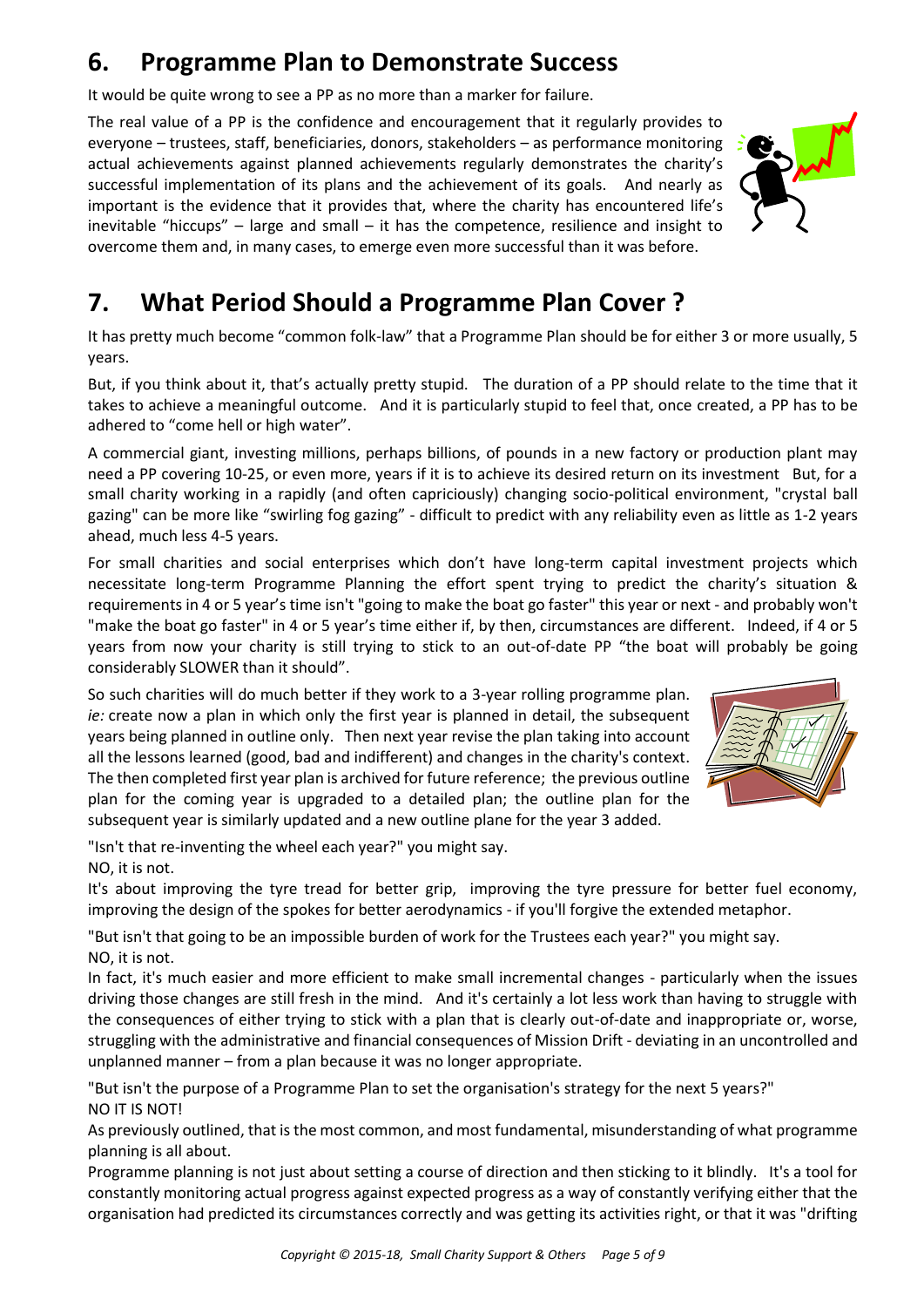off-course" and needed to pull back, or that its predictions were wrong (ie: its activities were not achieving the intended outcomes) and a change in approach was needed.

There's a management saying *"Successful entrepreneurs don't make fewer mistakes than anyone else, they have better strategies for dealing with them"* (otherwise known as "If you find yourself in a hole, STOP DIGGING"). Or as is put even more simply by Google's business strategy "Fail Fast". But how do you know that you're "failing"? By reviewing actual against Programme Plan. And the more regularly you do that, the faster you'll know if you're failing (or have the confidence that you're succeeding).

Furthermore, I suggest that, for purely pragmatic reasons, the PP is created or updated to coincide with the organisation's financial year but is drafted earlier so that it can be approved by the Trustees before it comes into effect.

## **8. What Should a Programme Plan Contain ?**

There is no universal absolute list of what should, and shouldn't, be in a PP. A PP template adapted for use by small charities to suit the guidance of the Charity Commission, accompanies this paper. It is intended primarily for new/start-up charities, or ones which haven't ventured into Programme planning before. So it may not be particularly appropriate for charities which already have plenty of experience of their own of Programme planning. However, it may contain one or two ideas which either hadn't been thought of, or had thought of in a different way.

Apart from general information about the organisation – name, address, registration details, etc – the main elements are:

- What the organisation is all about its shared sense of purpose and achievement. This is often broken down into more specific elements – the objects, vision, values, goals etc. Unfortunately there is a multiplicity of understandings of what those elements actually mean and that frequently results in duplication/repetition. The important thing is that anyone reading the PP quickly gets to the point of saying "Ah ! So THAT'S what they're all about".
- What the public need to know about what the charity is trying to do (*ie:* the increasingly important statement of public benefit – something that the Charity Commission is now putting great emphasis on);
- How the organisation will monitor and, where practical, measure what it is doing and the successes that it is achieving (its Key Performance Indicators);
- The resources premises, equipment, staff, money that it will need to undertake its activities and achieve its successes – and where/how those resources will be obtained (its Budget);
- What risks have to be taken into consideration; how seriously those risks might affect the activities and outcomes of the organisation if they were to occur; and how those risks might be mitigated (both prevented from occurring, or minimising their impact if they were to occur); Note: in the PP these are high-level organisation risks, not the detailed operational risks like tripping over a loose carpet, or the number and location of fire extinguishers;
- Last but **MOST IMPORTANTLY OF ALL** the PP should demonstrate convincingly to potential donors and funders that the charity as a whole (trustees, staff, volunteers, beneficiaries) has a clear AND CREDIBLE plan covering all of the above points which all involved are familiar with, and are wholeheartedly supportive of.

## **9. Some Useful Tools**

There are a number of well-know, tried and tested tool – usually known by their acronyms – which can be very helpful in ensuring that a Programme Plan is comprehensive, coherent and consistent.

Key to using these tools successfully in creating a Programme Plan is to use them realistically. Their purpose is NOT to present the charity in the most favourable light – demonstrating how it has overcome all difficulties to be an unmitigated success. Nor to present the charity as capable of achieving great things if only it could be given better resources.

Creating the best Programme Plan depends on using the tools honestly and realistically. Not being excessively modest in recognising the charity's achievements – particularly acknowledging the contributions of others to those successes. And not being excessively apologetic or defensive (and, particularly, not disingenuous) in acknowledging where things have not gone as well as intended.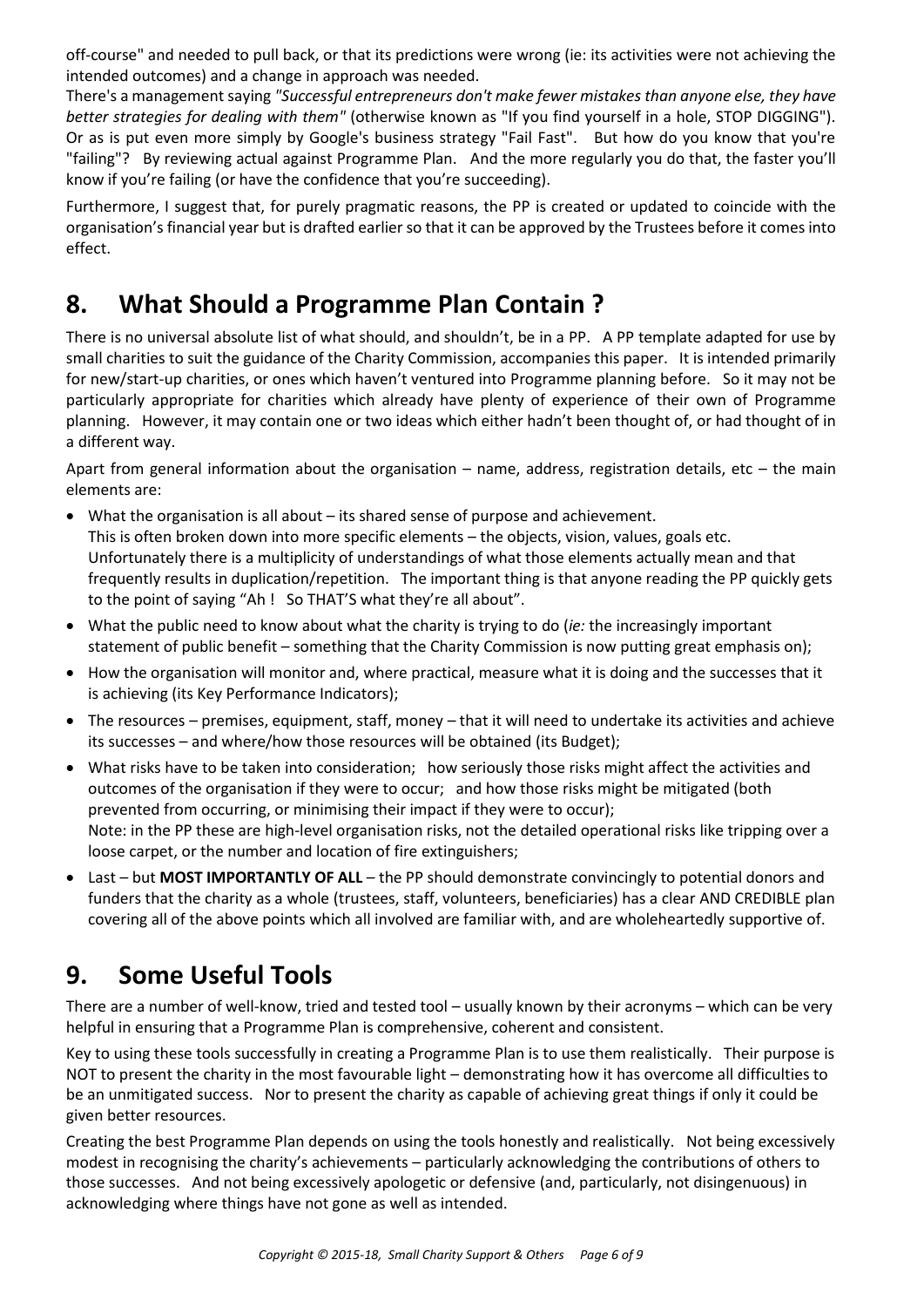The tools should also be used in the broadest possible way across all aspects of the charity's activities and resources – human (trustees, volunteer, staff); finance (donations, grants, fundraising, *pro bono* support); physical (buildings, equipment, transport); social & community (other community groups, commercial sponsors, local government).

#### *SWOT – Strengths, Weaknesses, Opportunities Threats*

A **SWOT** review is particularly helpful in planning how the charity is going to achieve its objectives through its interaction with the world around it – and particularly when that "world" is, itself, constantly changing. In other word, the SWOT review is particularly helpful in identifying and managing risk.

**Strengths**: These could be all sorts of thing – some trustees/volunteer/staff with particular skill (accountancy, painting, sport, scuba-diving); a healthy bank balance from a generous legacy; nice premises with good rooms and facilities. A charity will want to make sure that its strengths are properly identified and being employed to best advantage, particularly if those strengths are uncommon in other similar local organisations, whether charities or commercial.

Bur it's also an opportunity to check that the charity doesn't get carried away into damaging mission-drift. A youth club with a leader and a few members who were scuba-diving enthusiasts might feel that their enthusiasm was a strength to be promoted. Only to find the rest of the club (leaders and members) who weren't so enthusiastic about scuba-diving got disgruntled at how much emphasis (and resources) were being diverted to it and so started to drift away to join more "congenial" clubs.

**Weaknesses:** Like strengths, weaknesses can occur in any of a charity's resources and activities. And, like strengths, how a charity deals with its weaknesses can vary. Identification of a weakness might prompt the charity to find the resources (people, money, physical resources) necessary to fill that weakness. Alternatively, if such additional resources are not available, the charity will create its programme plan in a way that minimises its dependency on its areas of weakness.

Either way, having charity's strengths and weaknesses clearly identified in its Programme Plan – along with how it had decided to deal with them – is immensely valuable in terms of being able to monitor the ongoing progress of the charity and its activities. The disgruntled response to the promotion of scuba-diving as an activity, or the unexpected availability of a resource to fill a weakness are much more likely to be picked up and dealt with if those issues had been identified in the charity's Programme Plan – provided, of course, that the charity also regularly reviewed how it was delivering on its Programme Plan.

**Opportunities & Threats:** These are dealt with together because they often occur together as "opposite sides of the same coin". Opportunities must always be considered very carefully. Rushing to take them up over-hastily or overenthusiastically can leave a charity exposed to threats which were not immediately obvious (the Law of Unintended Consequences).

Similarly, careful evaluation of the threats facing a charity can often reveal some "interesting" ways of dealing with and mitigating such threats.



As with reviewing and recording a charity's Strengths & Weaknesses in a Programme Plan, recording and subsequently regularly monitoring Opportunities & Threats is enormously helpful in enabling the charity to be able to deal with and take full advantage of them as and when they arise.

But if many opportunities and threats never actually arise, isn't that a waste of time that could better be spent on other things?

It might seem like that for charities whose approach to planning is to have a 5-yearly mega-planning-awayday".

But where programme planning and monitoring is built into the routine governance of the charity it quickly become an un-intrusive part of "everyday life" – in contrast to the time spent dealing with avoidable crises. And the beneficial consequences of a quiet confidence throughout the charity that effective programme planning by the trustees consistently enables the charity to take both opportunities and threats "in its stride" is enormous.

#### *SMART – Specific, Measurable, Achievable, Relevant, Timely*

A **SMART** review is particularly helpful in planning both what the charity is going to include in its Programme Plan and, in particular, how the charity is going to demonstrate to its stakeholders (beneficiaries, volunteers, staff, supporters, donors, funders, the Charity Commission and the public at large) what it has actually done and achieved through its activity.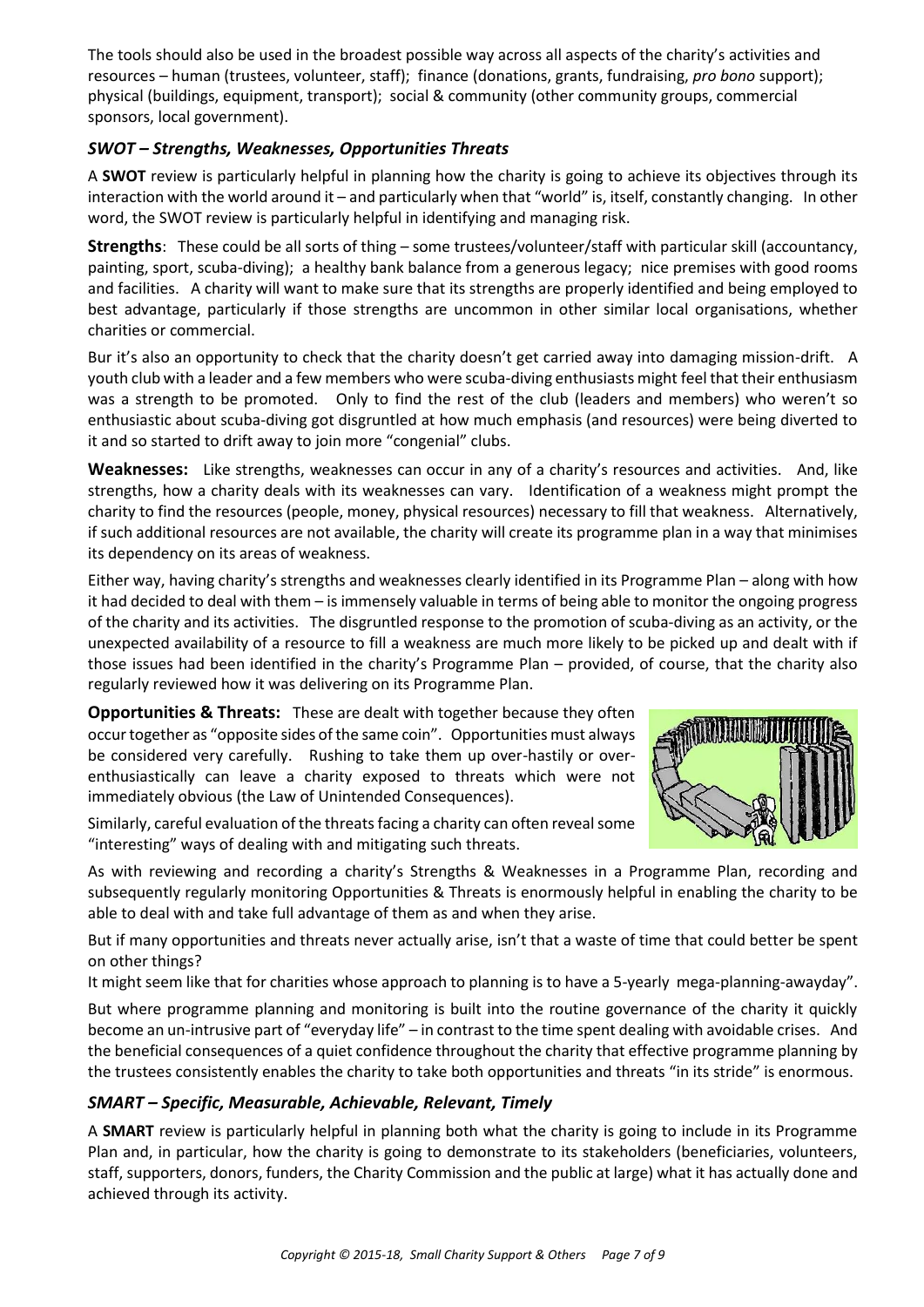**Specific:** One only has to listen to the current debates about what Brexit is, and what it will achieve, to recognise that it can be quite difficult to specify accurately what the specific outputs & objective of a programme are, particularly when trying to describe a new programme.

And it is also clear that there is no shortage of those who are very happy to "define" very vague and ambivalent descriptions of what they are "planning" to achieve as a way of fudging the issue and maximising their "excuses" for when things don't go according to plan.

But that's a very risky approach for charities to take in creating their Programme Plan – particularly if intending to seek grants from major donors and/or local/national government which tend to be more astute in evaluating such proposals.

So when specifying in your Programme Plan what it is your charity is intending to do and achieve, aim for a "happy compromise" between being over-enthusiastically unrealistic and over-pessimistically "low key" in what you say. In any case, if you err too far to either extreme the inconsistencies in what you are proposing will be easy to see as you go through the other elements of a SMART review.

**Measurable:** When one gets to the issue of "Measurability", the well-known management adage, *"If you can't measure it you can't manage it"*, inevitably comes to mind.

Except that it is a misquote ! *ie:* FAKE NEWS, in today's words.

The originator of the phrase, W. Edwards Deming in his book *"The New Economics"*, actually said the exact opposite<sup>4</sup>:

 *"It is wrong to suppose that if you can't measure it, you can't manage it – a costly myth"* Deming (like Schumacher<sup>5</sup>) was a critic of contemporary neoliberal economic policies which:

*".... sees competition as the defining characteristic of human relations.*

*It redefines citizens as consumers, whose democratic choices are best exercised by buying and selling, a process that rewards merit and punishes inefficiency. It maintains that "the market" delivers benefits that could never be achieved by planning*<sup>6</sup> .

In most ways neoliberal economics are the antithesis of charitable economics. Like charity economics, Deming's economic philosophies focusing on cooperative polices and the equitable sharing of resources for the good of all rather than a "let the best man win" (and everyone else "deserves to lose") approach. But even in a commercial market economy there are, of course, some things that not-for-profit charities can measure – the number of beneficiaries that they have helped, how much money they raised, and how much they spent on fundraising – as ways of "measuring" (and, by implication, quantifying) the achievement of their charitable objectives.

But how do you "measure" the delight on a sick child's face when they are given a special treat? Or the letter of appreciation from a disadvantaged person in response to the care and assistance provided to them by a charity.

And even if you could, how does one translate that into "competitive market value"?

Given the overwhelming coercive pressure of the current competitive market-place that charities have to work in today, they have no option but to "toe the line" and include in their

Programme Plans "measurable" indicators of what they have achieved – however hollow they might be in relation to its "unmeasurable" achievements at the personal and social level. But that's no reason why the Programme Plan can't also make reference to those "unmeasurable" achievements.

**Achievable:** The Programme Plan should outline what factors you have considered to satisfy yourselves that what you are planning to do is achievable with your current resources. Or, particularly if your plan requires additional resources (volunteers/staff, accommodation, transport, finance), how you have satisfied yourselves that the charity will have those resources available when required.

**Relevant:** The Programme Plan should indicate how what you are planning to do is relevant not just to your charitable object, but to what the target beneficiaries actually need at the time. This might also include consideration of what other similar services/activities (if any) are available to the target beneficiaries.

 $\overline{a}$ 





<sup>4</sup> *<https://blog.deming.org/2015/08/myth-if-you-cant-measure-it-you-cant-manage-it/>*

<sup>5</sup> Schumacher is the author of *"Small is Beautiful: Economics as if people mattered"*, referred to in the Small Charity Support guidance leaflets on small charity finance management.

<sup>6</sup> *<https://www.theguardian.com/books/2016/apr/15/neoliberalism-ideology-problem-george-monbiot>*